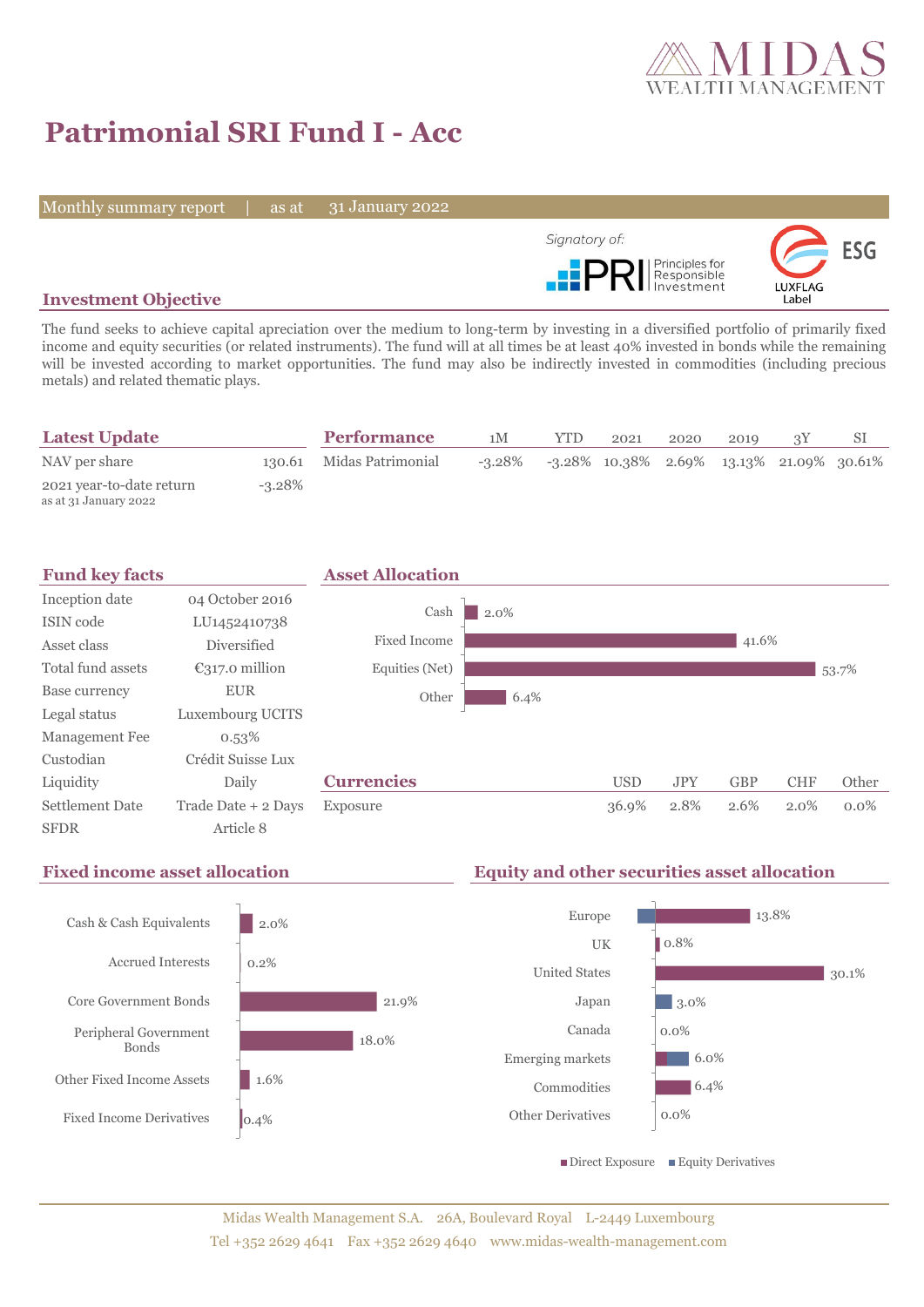

## **Patrimonial SRI Fund I - Acc**

Monthly summary report | as at 31 January 2022

| Top 10 fixed income holdings            | Rating | Weight  |            | <b>Fixed income rating breakdown</b> |
|-----------------------------------------|--------|---------|------------|--------------------------------------|
| BTPS: BTPS 1 07/15/22                   | BBB-   | 3.5%    |            |                                      |
| BUNDESSCHATZANW: BKO o 03/11/22         | AAA    | $3.2\%$ | <b>AAA</b> | 31.1%                                |
| HELLENIC REPUBLI: GGB 4 3/8 08/01/22    | $BB-$  | $3.2\%$ | AA         | 15.7%                                |
| BTPS: BTPS 0.35 02/01/25                | BBB-   | 2.8%    | A          | 9.7%                                 |
| BUNDESSCHATZANW: BKO o 06/16/23         | AAA    | 2.5%    | <b>BBB</b> | 35.7%                                |
| SPANISH GOV'T: SPGB o 01/31/26          | $BBB+$ | 2.2%    | BB         | 7.8%                                 |
| IRISH GOVT : IRISH 1 05/15/26           | A      | 1.8%    | B          | $0.0\%$                              |
| SPANISH GOV'T: SPGB 0.4 04/30/22        | $BBB+$ | 1.7%    | <b>CCC</b> | $0.0\%$                              |
| FRANCE O.A.T.: FRTR 0 02/25/22          | AA     | 1.7%    | <b>NR</b>  |                                      |
| EUROPEAN INVT BK : EIB o $3/8$ o7/16/25 | AAA    | 1.6%    |            | $0.0\%$                              |

| Top 10 equity holdings      | Sector                        | Weight  | F |
|-----------------------------|-------------------------------|---------|---|
| <b>BROADCOM INC</b>         | <b>Information Technology</b> | $3.4\%$ |   |
| <b>MICROSOFT CORP</b>       | <b>Information Technology</b> | 2.9%    |   |
| <b>APPLE INC</b>            | <b>Information Technology</b> | $2.3\%$ |   |
| <b>AMAZON.COM INC</b>       | <b>Consumer Discretionary</b> | $2.3\%$ |   |
| UNITEDHEALTH GROUP INC      | Health Care                   | $2.2\%$ |   |
| IQVIA HOLDINGS INC          | Health Care                   | $2.2\%$ |   |
| <b>MARVELL TECHNOLOGIES</b> | <b>Information Technology</b> | 1.8%    |   |
| <b>BANK OF AMERICA CORP</b> | Financials                    | 1.7%    |   |
| JPMORGAN CHASE & CO         | Financials                    | 1.7%    |   |
| <b>FREY</b>                 | Real Estate                   | 1.6%    |   |

### **Top 10 equity holdings** Sector Weight **Equity sector breakdown**

| <b>Consumer Discretionary</b><br><b>Consumer Staples</b><br>Energy<br>Financials<br>Health Care | 9.1%<br>5.2%<br>5.4%<br>11.8%<br>16.1% |       |
|-------------------------------------------------------------------------------------------------|----------------------------------------|-------|
| <b>Information Technology</b><br>Industrials                                                    | 6.4%                                   | 29.7% |
| Materials                                                                                       | 3.8%                                   |       |
| <b>Communication Services</b>                                                                   | 8.0%                                   |       |
| <b>Utilities</b><br><b>Real Estate</b>                                                          | $0.0\%$<br>4.5%                        |       |

## **Thematics breakdown Top other holdings**



| ETFS PHYSICAL GOLD                           | 6.3% |
|----------------------------------------------|------|
| iShares EURO STOXX Banks 30-15 UCITS ET 1.7% |      |
| Allianz China A-Shares                       | 0.9% |

### **ESG Ratings**

Breakdown of holdings (datasource: Thomson Reuters, ISS)